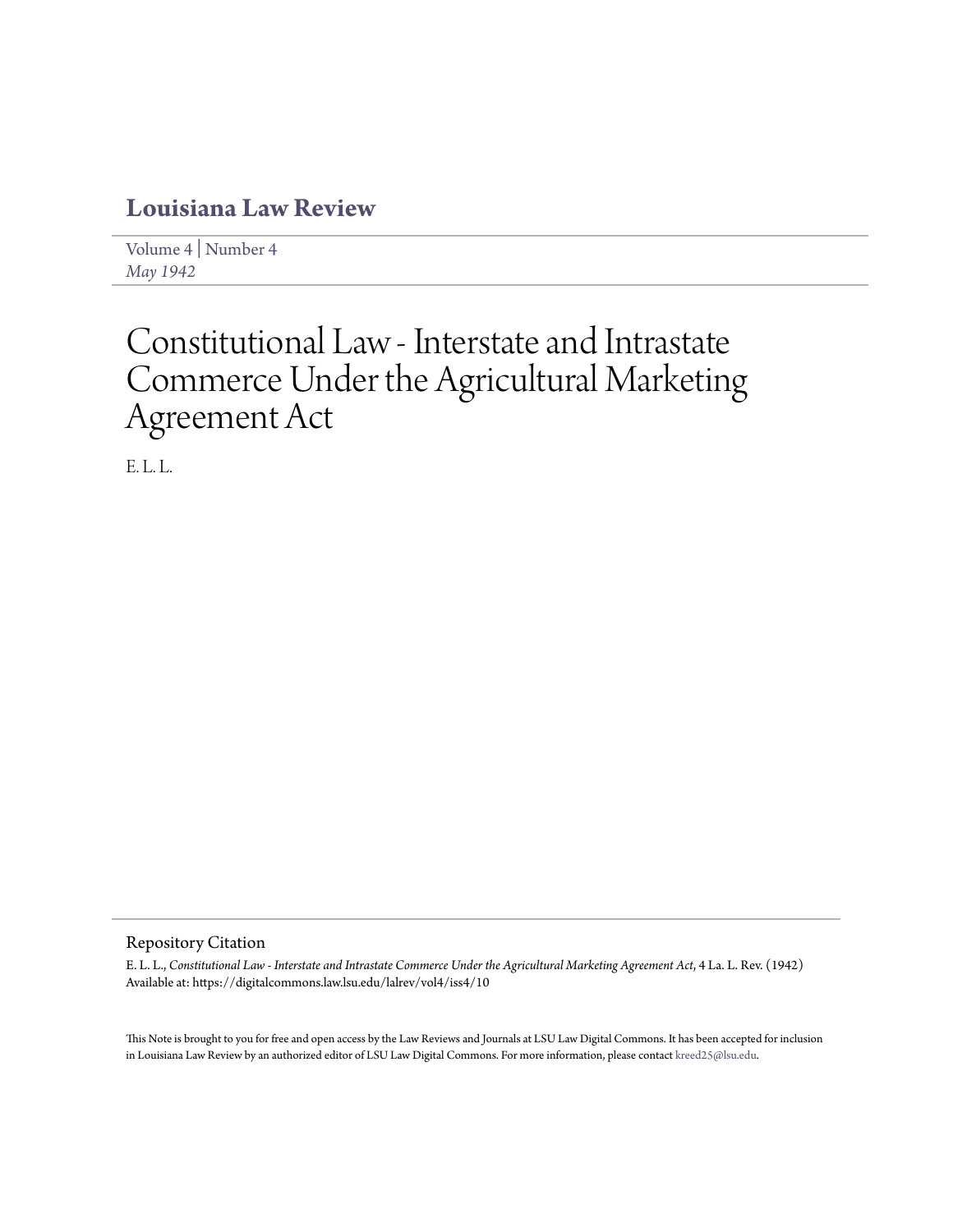leans *only,* whereas Section 69 of the same article embraces the office of sheriff in all other parishes. Thus it can be urged with force that Section 69 of Article VII has no bearing on this case because it and Section 93 do not relate to the same offices. The former applies to the office of sheriff but does not include the special office of criminal sheriff, which is peculiar to Orleans Parish. Moreover, Section 69 cannot afford a satisfactory solution to the problem caused by a vacancy in the office of sheriff in a parish other than Orleans, because although comprehensive in terms, it actually leaves a hiatus with respect to filling a vacancy in an unexpired term of less than a year for the combined reasons that it does not permit of recess appointments and the legislature is in regular session for only sixty days out of every two years. Therefore if such a vacancy occurs, for example, in adjoining St. Bernard Parish while the legislature is not in session, and the unexpired term is less than a year, there would be no possible legal means of filling the vacancy under the law as it now appears.

The instant case seems correctly decided under the constitutional provisions applicable. However, one cannot but observe that Mr. Palfrey's appointment was invalid only by reason of a chance occurrence-the fact that the Senate was in recess. **If** the Senate had been in session, then the Governor's appointment of Palfrey would have been "as provided by law" and Williams would have been sheriff for the temporary period of several hours instead of for the rest of the unexpired term.14

*O.P.S.*

**CONSTITUTIONAL LAW-INTERSTATE AND INTRASTATE COMMERCE UNDER** THE AGRICULTURAL MARKETING **AGREEMENT** AcT-The United States sought to compel the defendant to comply with the order of the Secretary of Agriculture' issued under the asserted authority of the Agricultural Marketing Agreement Act.<sup>2</sup> The declared

**1.** Order No. 41, Aug. 28, **1939.** planation of the functioning of this act, see United States v. Rock Royal Co-operative, **307 U.S. 533, 59 S.Ct. 993, 83 L.Ed. 1446 (1939).**

<sup>14.</sup> According to Article III, **§ 8,** of the Constitution, the legislature meets in regular session on the second Monday in May every second year. This being so, the legislature met only a few days after the expiration of the term of the office involved in this case. **Of** this the supreme court said in the Instant case: **"But this** is merely an incident in this case, and does not compel a departure from the provisions in the Constitution for the filling of vacancies In public office." State ex rel. Palfrey v. Judges of Criminal District Court of the Parish of Orleans, **199 La. 232, 5** So. **(2d) 756, 758,** (1942).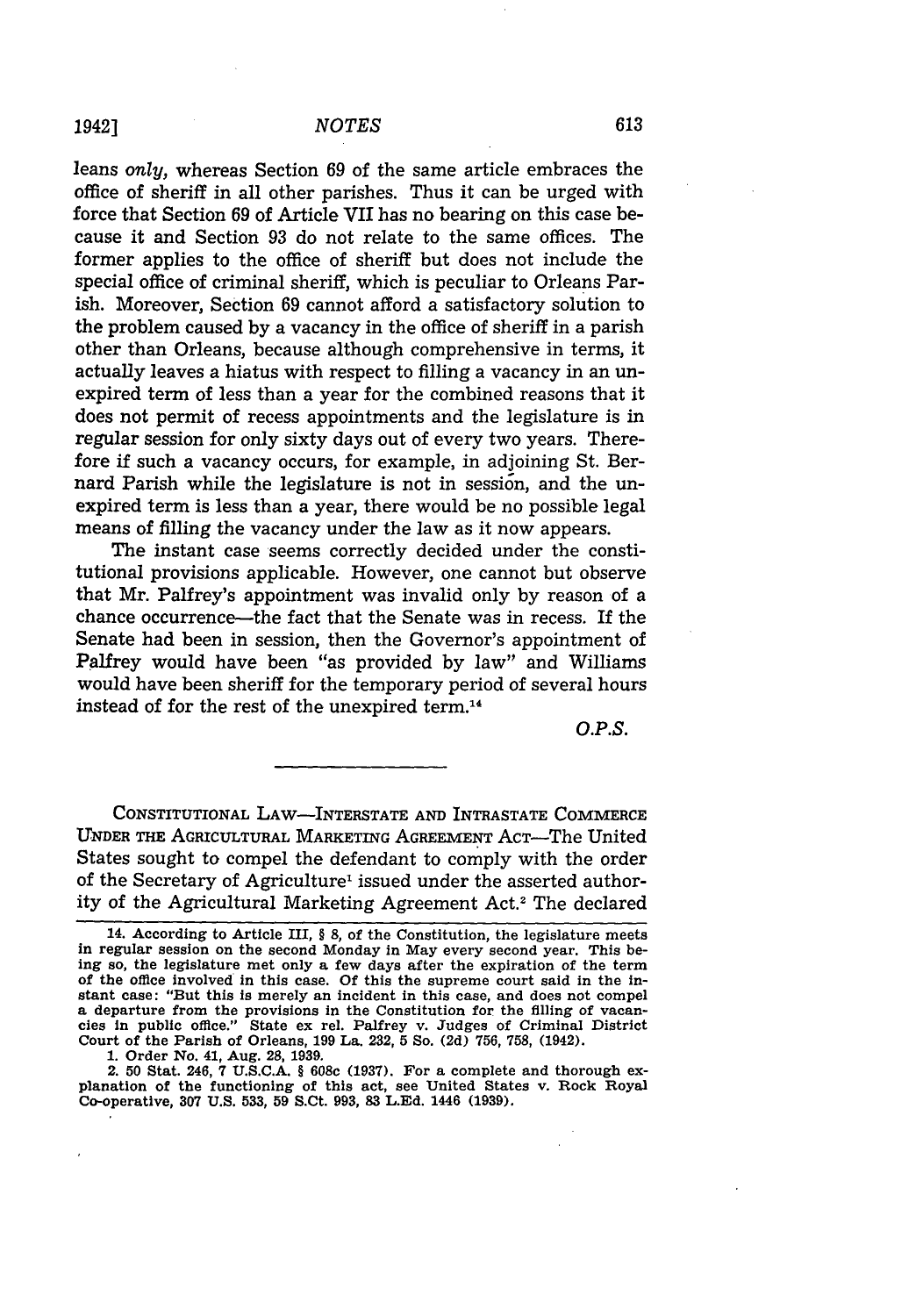policy of the act is to raise the purchasing power of agricultural commodities, and at the same time, to protect the interest of the consumer.3 The defendant was engaged in the retail milk business in Illinois. All of the milk purchased by the defendant was from producers within the state, and all of the sales made by it were to consumers within the state. The defense was that its business was entirely intrastate and that consequently the statute did not, and under the commerce clause, could not constitutionally apply to it. Held, the defendant's business, by way of competition, has an injurious effect upon the regulation by Congress of the milk moving interstate, and may, therefore, be regulated as a valid exercise of the power to make the primary regulation effective. *United States v. Wrightwood Dairy Company,* 62 S.Ct. 523 (1942).

The power of Congress to regulate commerce, by virtue of the commerce clause of the Constitution,<sup>4</sup> has been greatly expanded in the past few years by the interpretation given the commerce clause by the Supreme Court.<sup>5</sup> It was very early recognized that that power was plenary and complete in itself, and acknowledged no limitations other than those prescribed by the Constitution. It was not, however, until recent years that the court vastly extended the field of Congressional control by declaring certain activities, theretofore considered as intrastate, to be a part of, engaged in, or closely or intimately affecting interstate commerce, and hence, subject to federal regulation.' It appears that the principal case, at the minimum, has opened up an important field of application of federal power over commerce.

As it is elementary that Congress cannot regulate those activities which are entirely intrastate,<sup>8</sup> and as the defendant's busi-

**3. ". . .** establish prices to farmers at a level that will give agricultural commodities a purchasing power **... (1)** equivalent to the purchasing power of agricultural commodities in the base period **...** (2) to protect the interest of the consumer **.. "** Agricultural Marketing Agreement Act, supra note **1.**

**5.** See Humes, Trend of Decisions Respecting the Power of Congress to Regulate Interstate Commerce (1940) **26 A.B.A.J.** 846.

**6.** Gibbons v. Ogden, 22 **U.S. 1, 6 L.Ed. 23** (1824).

**8.** "The powers not delegated to the United States **by** the Constitution, nor prohibited **by** it to the States, are reserved to the States respectively, or to the people." **U.S.** Const. Amend. X. See United States v. Darby Lumber Co., **312 U.S. 100, 61** S.Ct. 451, **85 L.Ed. 609,** 132 A.L.R. 1430 (1941), which declares that this amendment simply states a truism, and adds nothing as a limitation on federal power. The federal government was simply one of delegated powers from the outset. The Constitution grants Congress control only over commerce between thp states and foreign commerce. **U.S.** Const. Art. I, § **8, cl. 3.**

<sup>4.</sup> **U.S.** Const. Art. I, § **8, cl. 3.**

**<sup>7.</sup>** See the valuable summation and collection of cases in United States v. Darby Lumber Co., 312 **U.S. 100, 61** S.Ct. 451, **85 L.Ed. 609, 132** A.L.R. 1430 (1941).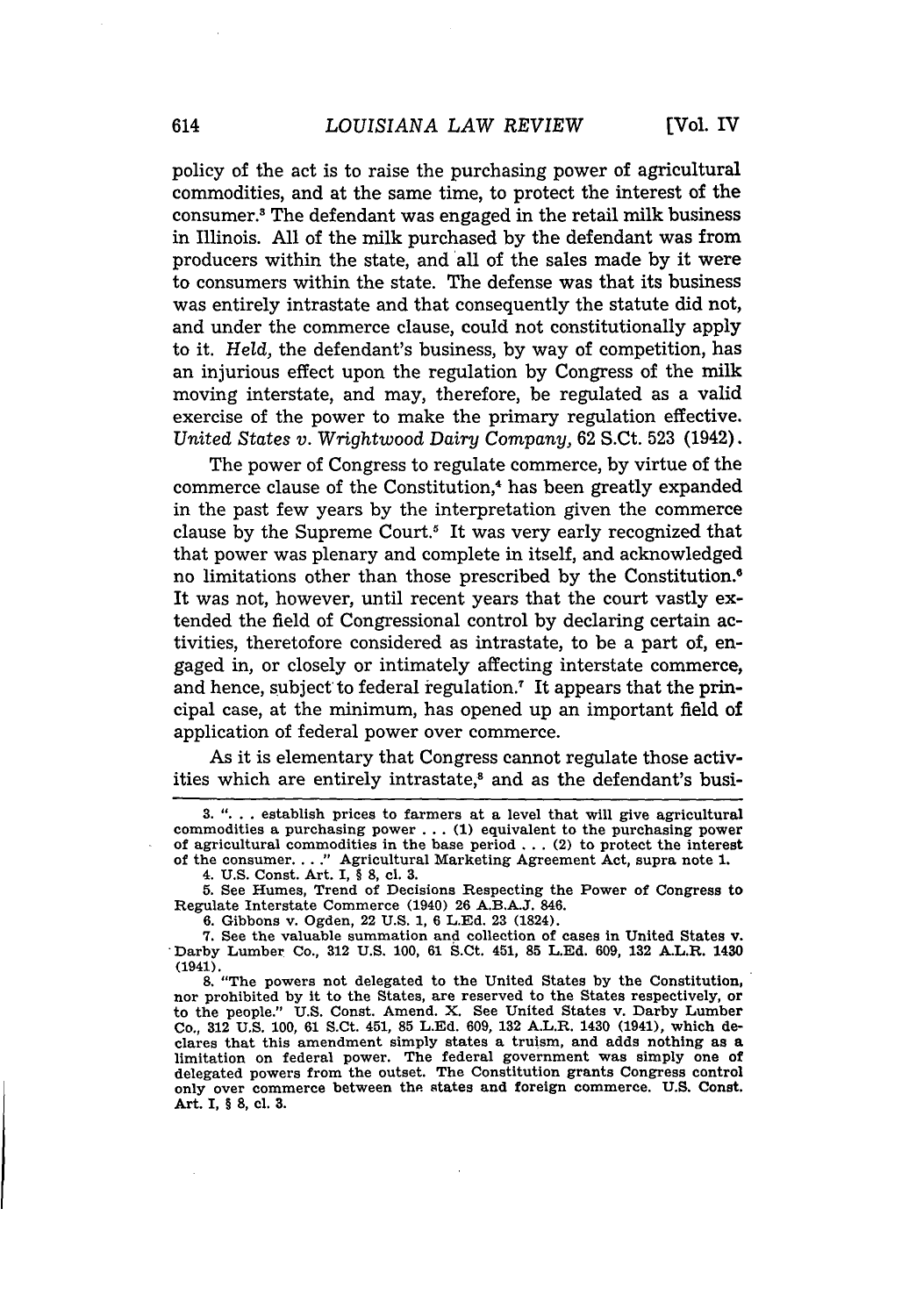ness was admittedly intrastate,<sup>9</sup> it was essential that the court find some substantial connection between that business and interstate commerce in order to bring it within federal jurisdiction. That was done by finding that the competition afforded by the defendant's products had an injurious effect upon federal regulations governing milk moving interstate into Illinois. The court has never before squarely held that the effects of free competition on interstate commodities might render the intrastate commodities subject to federal regulation.<sup>10</sup> The railroad rate cases<sup>11</sup> come very close to that conclusion, but it must be remembered that in those cases the court was dealing with transportation, and the absolute necessity that the channels through which commerce flows be kept open. Any impairment of that system would disrupt all commerce. "It is axiomatic that the court is more solicitous about extending Congressional power over transportation than over other activities."<sup>12</sup> Were it not for that fact the present case might very well be an extention of that doctrine.<sup>18</sup>

The labor board<sup>14</sup> and tobacco marketing cases<sup>15</sup> are hardly in point. They involved the regulation of activities essential to the successful entrance of goods into commerce, the control of "embryonic commerce," where at least a portion of the goods are destined for interstate commerce.<sup>16</sup> There, federal regulatory

10. Cf. Board of Trade of the City of Chicago v. Olsen, 262 U.S. 1, 43 S.Ct. 470, 67 LEd. 839 (1922); Stevens Co. v. Foster & Kleiser Co., 311 U.S. 255, 61 S.Ct. 210, 85 L.Ed. 173 (1940). The language of the court in these two cases raises a strong implication that it might be done.

11. Minnesota Rate Cases, Simpson v. Shepard, 230 U.S. 352, 33 S.Ct. 729, 57 L.Ed. 1501 (1913); Houston, East & West Texas Railway Co. v. United States, 234 U.S. 342, 34 S.Ct. 833, 58 L.Ed. 1341 (1914); Railroad Commission of Wisconsin v. Chicago, Burlington & Quincy Railroad Co., 257 U.S. 563, 42 S.Ct. 232, 66 L.Ed. 371, 22 A.L.R. 1086 (1922).

12. Note (1940) 28 **I1.** Bar **J.** 209, 210.

13. In the rate cases, however, it was not so much the element of competition which caused the restraint, but rather the voluntary acts of the railroads in making up for low rates charged to intrastate shippers by raising the rates charged to interstate shippers. See cases cited in note **11,** supra.

14. National Labor Relations Board v. Jones and Laughlin Steel Corp., **301 U.S. 1, 57** S.Ct. **615, 81 L.Ed. 893 (1937);** Associated Press v. National Labor Relations Board, **301 U.S. 103, 57** S.Ct. **650, 81 L.Ed. 953 (1937);** Consolidated Edison Co. v. National Labor Relations Board, **305 U. S. 197, 59** S.Ct. **206, 83 L.Ed. 126 (1939).**

**15.** Mulford v. Smith, **307 U.S. 38, 59** S.Ct. 648, **83 L.Ed. 1092 (1939),** noted In **(1939)** 52 Harv. L. Rev. 1364; Currin v. Wallace, **306 U.S. 1, 59** S.Ct. **379, 83** L. **Ed.** 441 **(1939).**

**16.** Santa Cruz Fruit Packing Co. v. National Labor Relations Board, **303 U.S.** 453, **68** S.Ct. **656, 82 L.Ed.** 954 **(1938);** National Labor Relations Board v. Idaho-Maryland Mines Corp., **98 F. (2d) 129 (C. C. A.** 9th, **1938),** wherein the court found that an unfair labor practice did not affect commerce so as to give the Board jurisdiction where none of the goods were destined for Inter-

<sup>9.</sup> United States v. Wrightwood Dairy Co., 62 **S.** Ct. 523, 525 (1942).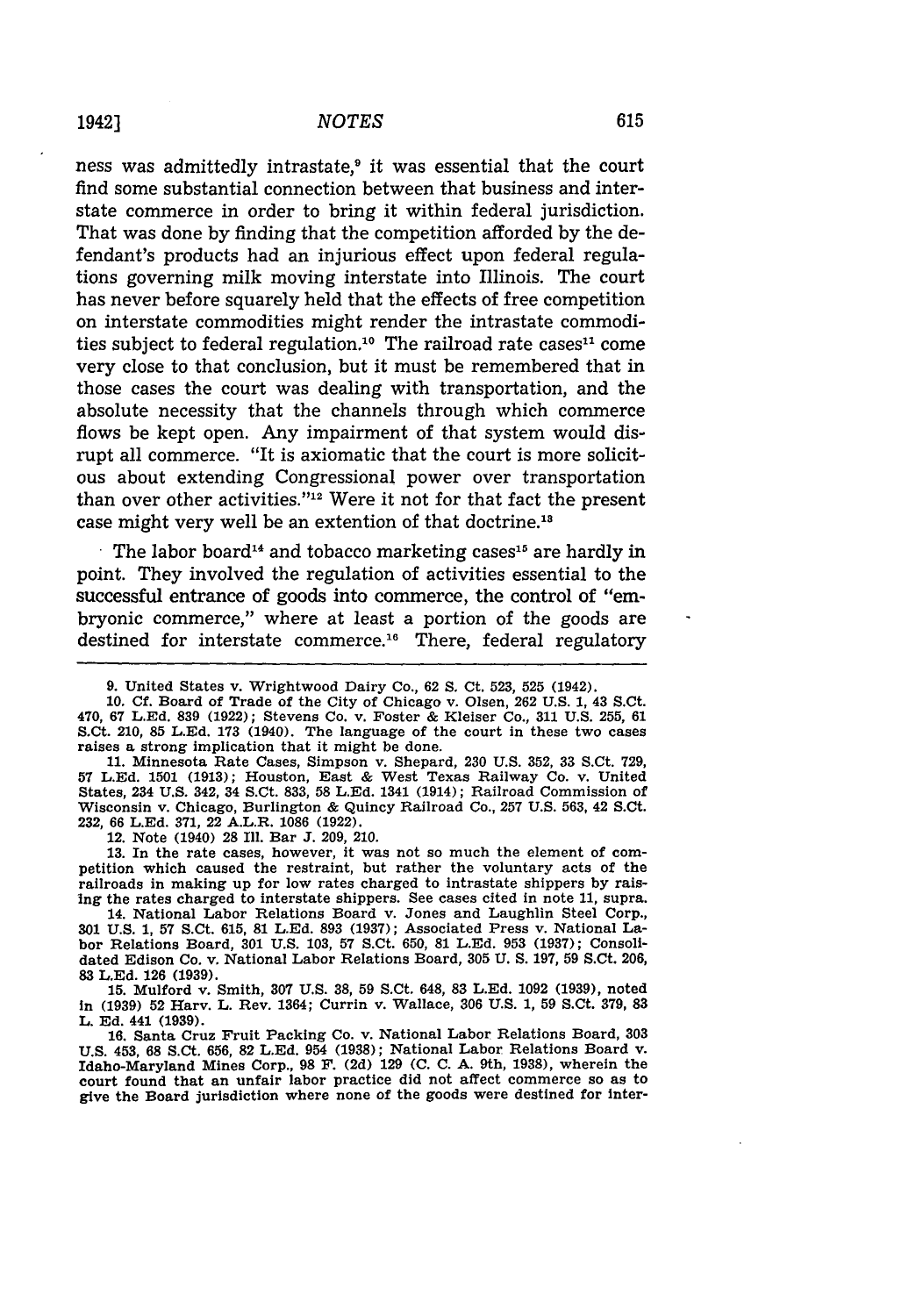power was based on the prospective movement of the goods in interstate commerce, although the court has not been dogmatic about the percentage of the goods that need enter those channels."7

It will be noted that the present case involves the very antithesis of the practice condemned in the Sherman Act."8 One is concerned with the fostering of interstate commerce by the destruction of monopolistic practices which tend to destroy free and fair competition;<sup>19</sup> the other involves the fostering of interstate commerce by the destruction of otherwise free and fair competition which tends to offset federal regulations. If Congress has power to adopt either policy, and that much has previously been made clear, that power can be said to embrace regulation of local commerce to the extent reasonably necessary to effectuate the policy. The fact that there had been a radical change in policy would not be controlling.

However, it is noteworthy that Congress, in deleting the words "in competition with" from the 1933 act<sup>20</sup> and substituting in their stead the words "directly affecting" in the 1937 act, $21$  was

state commerce. This same reasoning could be applied to a constitutional question..

**17.** National Labor Relations Board v. Fainblatt, **306 U.S. 601, 59** S.Ct. **668,** 83 **L.Ed.** 1014 **(1939).** In respect to this case, the court in the *Darby* case says: "Congress, to attain its objective in the suppression of nationwide com- petition in interstate commerce **by** goods produced under substandard labor conditions, has made no distinction as to the volume or amount of shipments in the commerce or of production for commerce **by** any particular shipper or producer **....** United States v. Darby Lumber Co., **312 U.S. 100, 123, 61** S.Ct. 451, 461, **85 L.Ed. 609, 622** (1941). See H.R. **2182,** 75th Cong., 1st Sess. **(1937).**

**18.** Sherman Anti-Trust Act, **26** Stat. **209, 15 U.S.C.A.,** §§ 1-7, note **15 (1890).**

**19.** Nothern Securities Co. v. United States, **193 U.S. 197,** 24 S.Ct. 436, 48 L. **Ed. 679** (1904); Swift and Co. v. United States, 196 **U. S. 375, 25** S.Ct. 276, 49 **L.Ed. 518 (1905);** United States v. Patten, **226 U.S. 525, 33** S.Ct. 141, **57 L.Ed. 333 (1913);** Coronado Coal Co. v. United Mine Workers of America, **268 U.S. 295,** 45 S.Ct. **551, 69 L.Ed. 963 (1925);** Local **167** of International Brotherhood of Teamsters, Chauffeurs, Stablemen & Helpers of America v. United States, **291 U.S.** 293, 54 S.Ct. **396,** 78 **L.Ed.** 804 (1934); Stevens Co. v. Foster **&** Klelser Co., **311 U.S. 255, 61** S.Ct. 210, **85 L.Ed. 173** (1940).

Under the Anti-Trust Act an intrastate activity which restrains inter-<br>state commerce can be brought under the act only in the event that there is an *intent* to restrain interstate commerce, plus an actual restraint. United Leather Workers International Union v. Herkert and Meisel Trunk Co., **265 U.S.** 457, 44 S.Ct. **623, 68 L.Ed.** 1104 (1924); Industrial Association of San Francisco v. United States, **268 U.S.** 64, 45 S.Ct. 403, **69 L.Ed.** 849 **(1925);** Coronado Coal Co. v. United Mine Workers of America, supra; Levering and Garrigues Co. v. Morrin, **289 U.S. 103, 53** S.Ct. 549, 77 **L.Ed. 1062 (1933);** Apex Hosiery Co. v. William Leader, **310 U.S.** 469, **60** S.Ct. **982,** 84 L. **Ed. 1311** (1940).

20. Agricultural Adjustment Act, 48 Stat. **31 (1933),** as amended **by** 48 Stat. **528** (1934), 7 **U.S.C.A.** §§ **601-620 (1935).**

21. Agricultural Marketing Agreement Act, 50 Stat. 246 (1937), 7 **U.S.C.A. § 608c (1937).**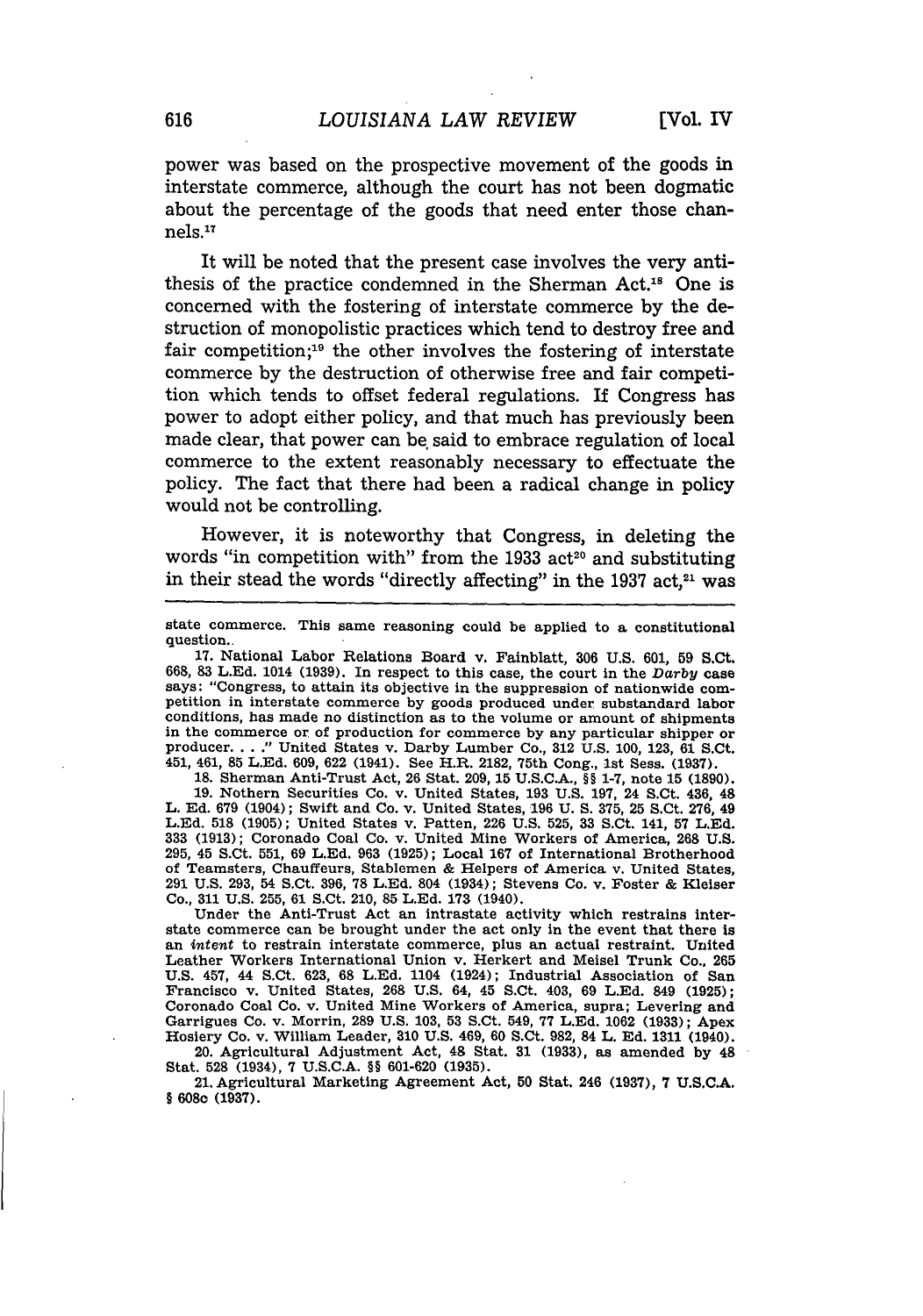apparently cognizant of the fact that there were constitutional limitations on their power to regulate activities affecting interstate commerce. This is made particularly evident in view of the fact that Congress was attempting to make the act conform to the opinion of the court in the *Schechter* case.<sup>22</sup> Whatever doubt there may have been as to the constitutional effects of this change of policy has now been dissolved by the decision in the principal case.

It would appear, therefore, that the liberal attitude of the court has once more given Congress the green light. Under the doctrine of the present case commodities produced and sold exclusively within one state may be subject to federal control if the same commodities are coming into the state via interstate commerce, and the element of competition is present. The fact that the enterprises dealing with the commodities which have come into the state must first be subject to federal regulation themselves before the intrastate commodities can be regulated, is not a serious limitation since the Rock Royal case,<sup>28</sup> which found that such enterprises directly affect commerce, is itself practically boundless in application.<sup>24</sup> The decisions could possibly be confined to the commodity with which they deal, that is, milk, because of its inherent nature and the social necessity and desirability that there be an adequate supply and distribution of pure and wholesome milk. It is well to remember that constitutional adjudication is statecraft, a function quite different from ordinary judicial business, and the court is by no means committed by its

It Is difficult to reconcile the finding **by** the court of a *direct* effect upon interstate commerce in the Rock *Royal* case with the contrary finding **by** the court in the *Schechter* case upon almost identical facts-the only difference being the commodity involved in each case. However, the more recent decisions have shown a marked tendency on the part of the court to abandon the concept of direct and Indirect effects as a distinguishing feature.

<sup>22.</sup> Schechter Poultry Corp. v. United States, **295 U.S.** 495, **55** S.Ct. 837, **79 L.Ed. 1570, 97** A.L.R. 947 **(1935),** declaring Title **I** of the National Industrial Recovery Act unconstitutional.

**<sup>23.</sup>** United States v. Rock Royal Co-operative, **307 U.S. 533, 59** S.Ct. **993, 83 L.Ed.** 1446 **(1939).**

<sup>24.</sup> See the dissent in that case: "Congress possesses the powers delegated by the Constitution-not others. The opinion of this court in Schechter Poultry Corp. v. United States, **295 U.S.** 495, **75 L.Ed. 1570, 55** S.Ct. **837, 97** A.L.R. 947 **(1935),** noteworthy because of modernity and reaflirmative of anthority to manage private affairs under the transparent guise of regulating interstate commerce. True, production and distribution of milk are most important enterprises, not easy of wise execution; but so is breeding the cows, authors of the commodity; also, sowing and reaping the fodder which Inspires them." United States v. Rock Royal Co-operative, **307 U.S.** 533, **582, 59** S.Ct. **993, 1017, 83 L.Ed.** 1446, 1475 **(1939).**